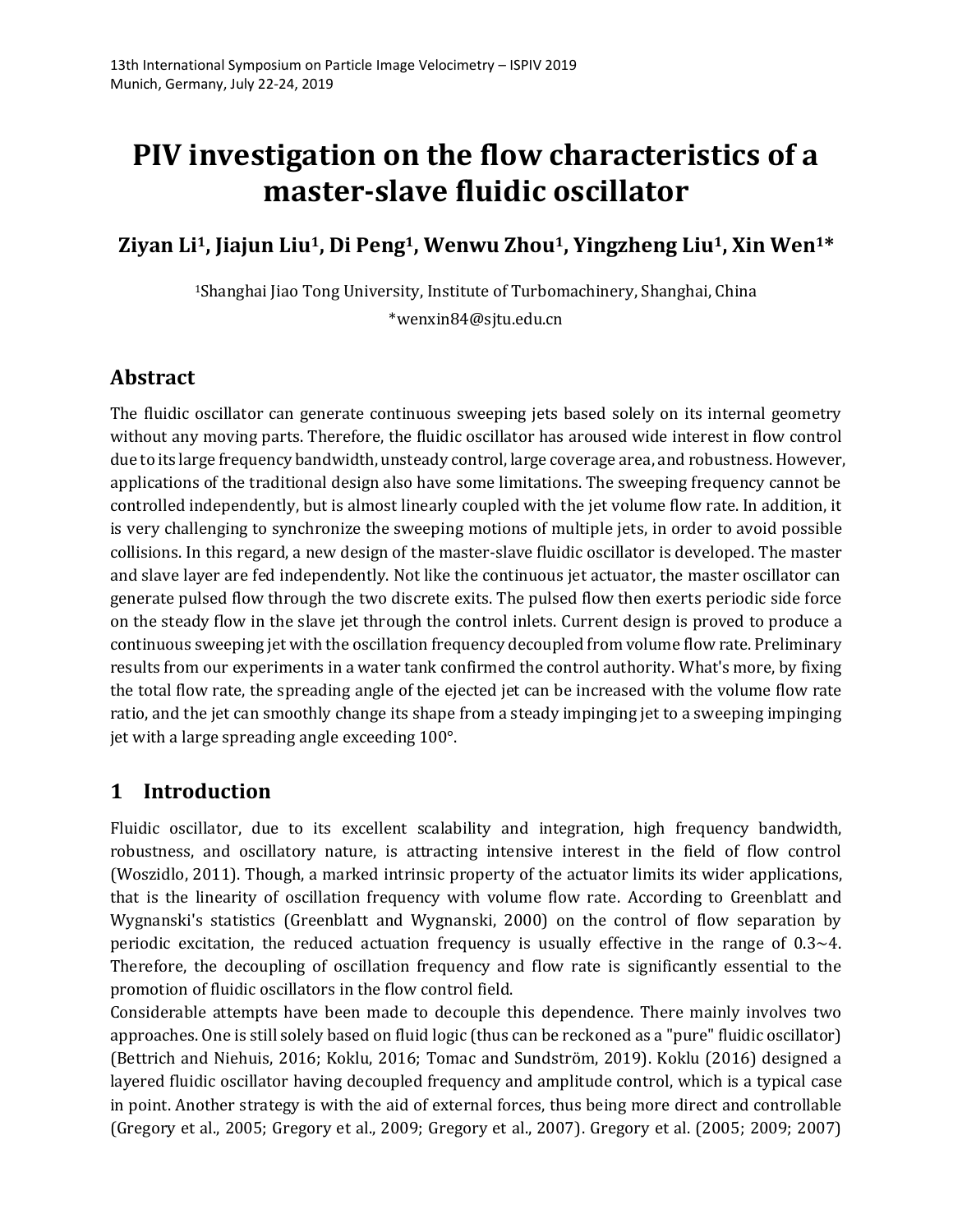designed a variable-frequency fluidic oscillator driven by piezoelectric devices. Since this method relies on the external electric excitation (but still includes a certain fluidic mechanism, i.e. the Coanda effect, when the jet deflects it tends to stick to the solid surface), this type of design can be more regarded as an "impure" fluidic oscillator. These two methods have their own merits. The former inherits the original simplicity and integrity, and thus can be more robust and reliable in severe environments, while the latter shows a more effective modulate property in a wider range of frequency regardless of flowrate ratio, compressibility and other factors.

This paper focuses on the first design concept, which is herein referred to as the "master-slave fluidic oscillator". Time-resolved particle image velocimetry (TR-PIV) is employed to investigate the detailed oscillation characteristic of the master-slave fluidic oscillator. By extracting the velocity and turbulence information of the emitted external jet, a basic understanding can be gained on the actuator's promising applications in the flow control field.

# **2 Experimental methods**

Traditional fluidic oscillator is displayed in Fig. 1(a), while the internal geometry of the master-slave fluidic oscillator is shown in Fig. 1(b). The structure of this novel design has two layers: one is the master layer, which essentially resembles the traditional oscillator in Fig. 1(a), except the discreteexit design so as to guide the outflow into two exit channels; another is the slave layer, which is composed of a main channel where a steady jet is emitted, and two feedback channels which are separately connected to the aforementioned control ports in the master layer. It's clear that the feedback holes locating on the two sides of the main flow channel provide the motivation of oscillation and turn a steady jet to an oscillating one. The exit throat is a square of 10 mm  $\times$  2.5 mm with its aspect ratio being 4.



Figure 1: Internal structures of 2 types of fluidic oscillators.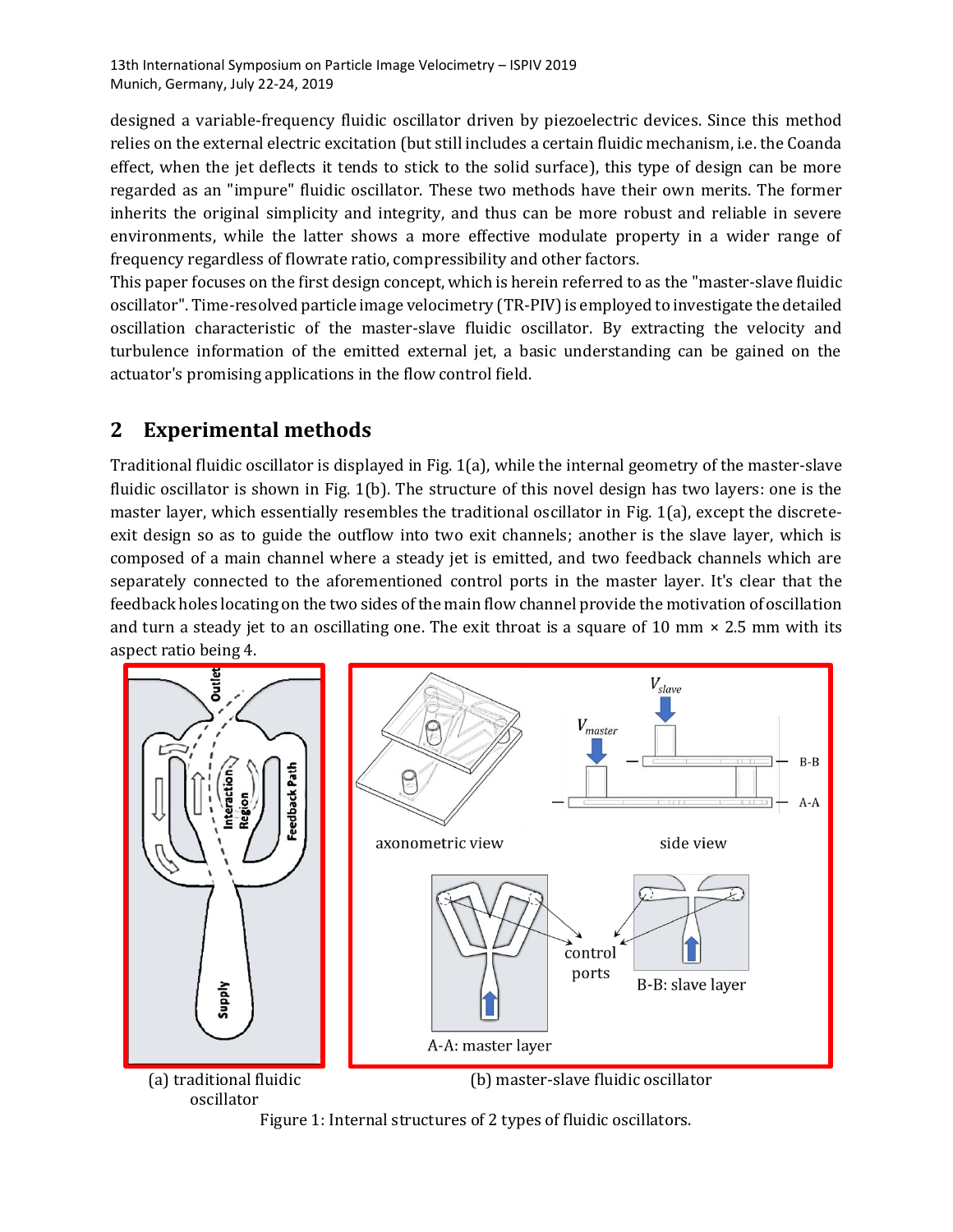As shown in Fig. 2, the experiments were conducted in a water tank which has enough space to avoid sidewall effect on the free jet. The master and slave layers were connected to two non-intersecting flow passages supplied by a pump. Two identical flow meters with an uncertainty level of 2.5% were used to measure the volume flow rates of the master and slave inlet separately. By controlling the flow rate, the corresponding Reynolds number *Re*, based on the hydraulic diameter of the slave oscillator  $D_h$  and jet velocity at the exit throat  $U_{S}$ , ranges from 3893 to 5191. The origin of the coordinate system is set at the middle point of the exit; the *x* axis points to the streamwise direction and *y* axis the transverse direction, as shown in Fig. 2.



Figure 2: Sketch of experimental setup.

The flow fields were measured by a TR-PIV system. Glass beads with a density  $\rho \approx 1050 \text{ kg/m}^3$  and a diameter  $d \approx 20$  µm were seeded throughout the water tank as tracer particles. A 5-watt continuous laser (MGL-N-532a-5w, CNI) was used to generate a 2-dimensional laser sheet with a narrow thickness of around 1 mm to illuminate the tracking particles. A high-speed camera (dimax HS4, pco.) was used to capture the illuminated region. The frame rate fixed at 4000 Hz can well resolve the particle movement at jet Reynolds numbers ranging from 3893 to 5191. The exposure time was 50 μs to guarantee sufficiently bright snapshots and meanwhile avoid the trailing of particles. A PIV software package, Micro-Vec (PIVTec, China), was used to calculate vector maps from the particle images. A multigrid cross-correlation technique, in combination with subpixel recognition by Gaussian fitting, was applied. The interrogation window for calculating the correlation was  $32 \times 32$ pixels with a 50% overlap. As a result, a spatial resolution of about 2 mm was obtained in the velocity vector field of free jet.

#### **3 Results**

To give a general overview of the oscillation property of the master-slave fluidic oscillator, the oscillation frequency *f* and the spreading angle *θmax* under all experimental conditions are displayed in Figs. 3 and 4. In Fig. 3, along the line marked by " $(1)$ " are five experimental conditions of unity volume flow rate ratio *VR*. Here, the flow rate ratio *VR* is defined as the ratio of the volume flow rate at the master inlet *Vmaster* to that at the slave inlet *Vslave*. It's obvious that the oscillation frequency *f* increases with the flow rate ratio *VR*. To find out the dominant variable changing oscillation frequency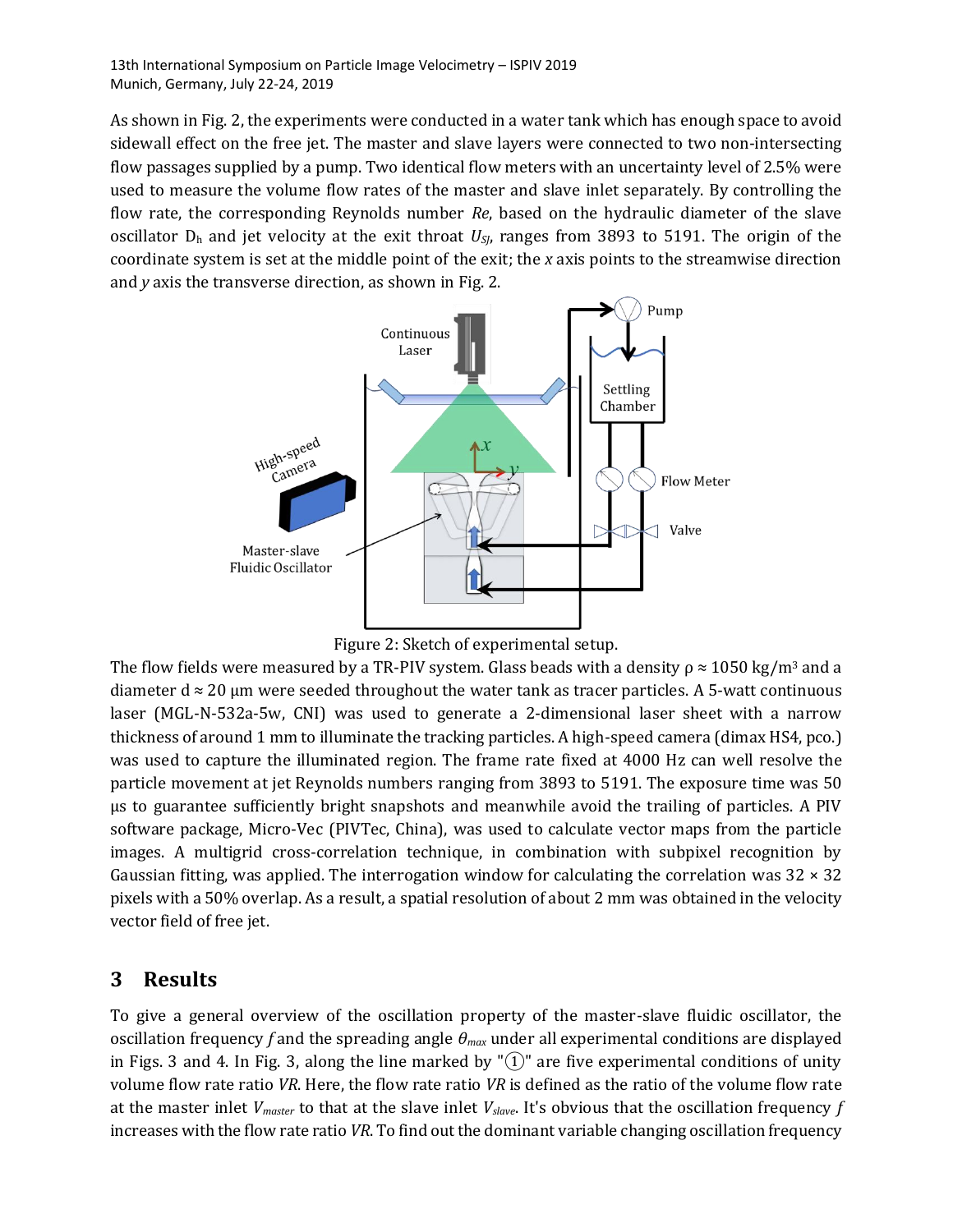*f*, between the two volume flow rates, one is changed while keeping another constant. The line marked by "②" denotes that *Vmaster* is fixed while *Vslave* changes, and reverse is the line marked by "③". It's obvious that the oscillation frequency *f* cannot be changed by slave flux *Vslave* but increases with master flux *Vmaster*. It's not surprising, because as introduced precedingly about the structure of the layered fluidic oscillator, it's the master layer that drives the flux oscillation of control ports located on both sides of the slave jet. Fig. 3 (b) displays the normalized oscillation frequency *f*/*Vmaster*. For a traditional fluidic oscillator (as indicated in Fig. 1), this value is constant as long as the size and the internal structure is hold (Bobusch et al., 2013; Gaertlein et al., 2014; Schmidt et al., 2017; Wen et al., 2018; Woszidlo et al., 2015). This trend exactly reappears in large master flow rates *Vmaster* for the master-slave fluidic oscillator, but distorts more as *Vmaster* is closer to zero.





Fig. 4 displays the spreading angle *θmax* of the master-slave fluidic oscillator under all experimental conditions. Since the master flux promotes oscillation while the slave counterpart restrains oscillation (hold the shape of a steady jet), it can be convincingly deduced that the spreading angle *θmax* increases with the master flow rate *Vmaster* but decreases with the slave counterpart *Vslave*. However, it can be a little bit beyond expectation that values of the normalized spreading angle *θmax*/*VR* are very close provided that neither the master flow rate *Vmaster* nor the slave counterpart *Vslave* is too small, as shown by Fig. 4 (b), while there exhibits no simple linear relationship between the spreading angle *θmax* and the flow rate *V* for a traditional fluidic oscillators (Gaertlein et al., 2014; Wen and Liu, 2018; Wen et al., 2018; Woszidlo et al., 2015). This finding may make it possible to approximately predict the impact region of the master-slave fluidic oscillator regardless of the volume flow rate ratio *VR*.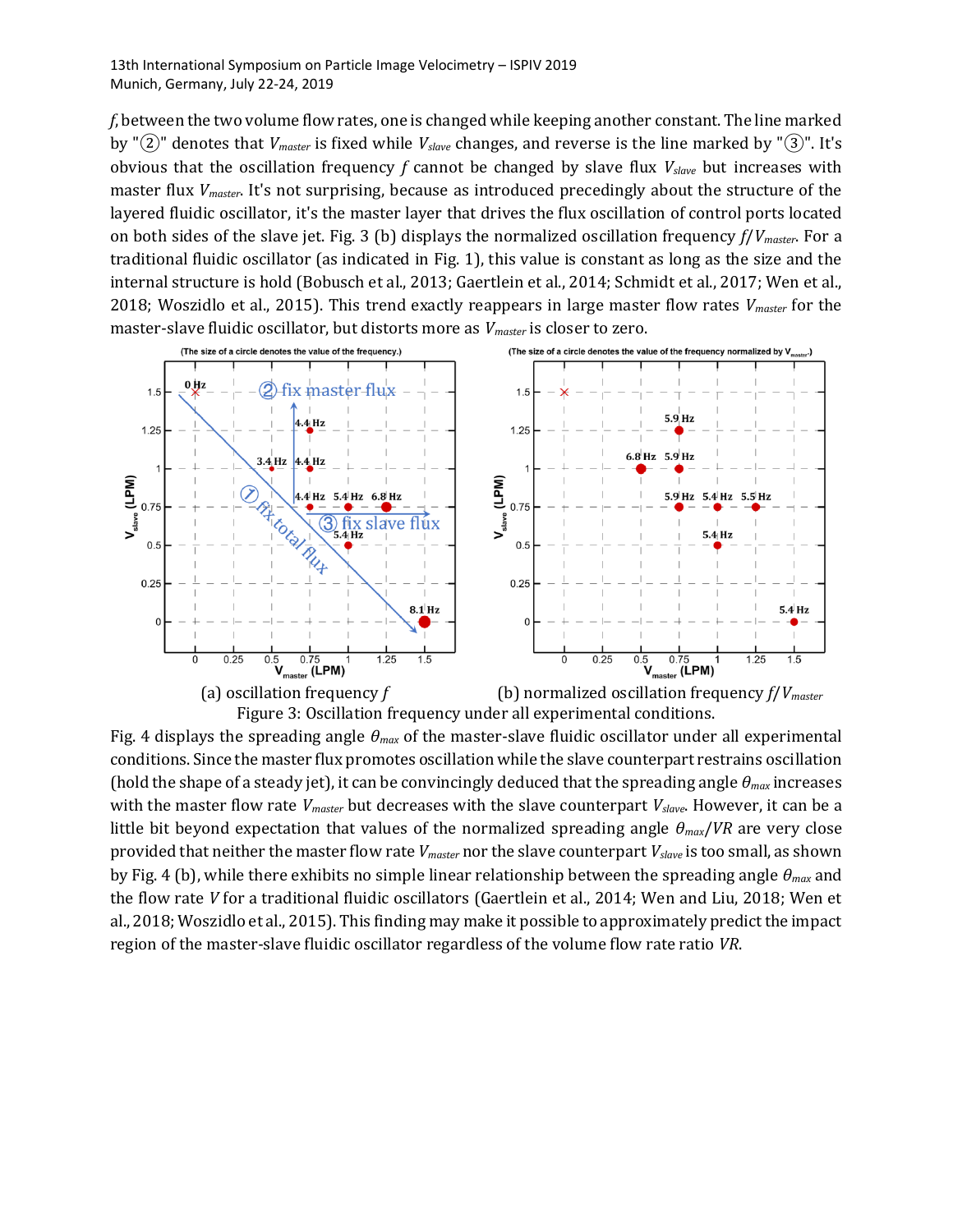

After a basic investigation of jet property, Figs.  $5 \sim 7$  explicitly show the influence of the master flow rate *Vmaster*, the slave flow rate *Vslave*, and the volume flow rate ratio *VR* on the velocity and turbulence fields. From Fig. 5, as the total flow rate (the summation of *Vmaster* and *Vslave*) is kept constant, the more the volume flow rate ratio *VR*, the wider but shorter the impact region. In addition, due to the larger impact region at larger *VR*, the time-averaged peak velocity inevitably declines, but the peak turbulence intensity *Tu* is nearly constant. This difference lies in the truth that the intensified sweeping motion as *VR* is large can to a large extent result in a stronger turbulence fluctuation, but for a single point, the time-averaged velocity decreases.



(b) turbulence intensity

Figure 5: Comparison of time-averaged velocity and turbulence intensity fields when the total flow rate (the summation of *Vmaster* and *Vslave*) is constant (the two numbers above each figure denote "*Vmaster*-*Vslave*", and the unit is LPM; the volume flow rate *VR* increases from left to right).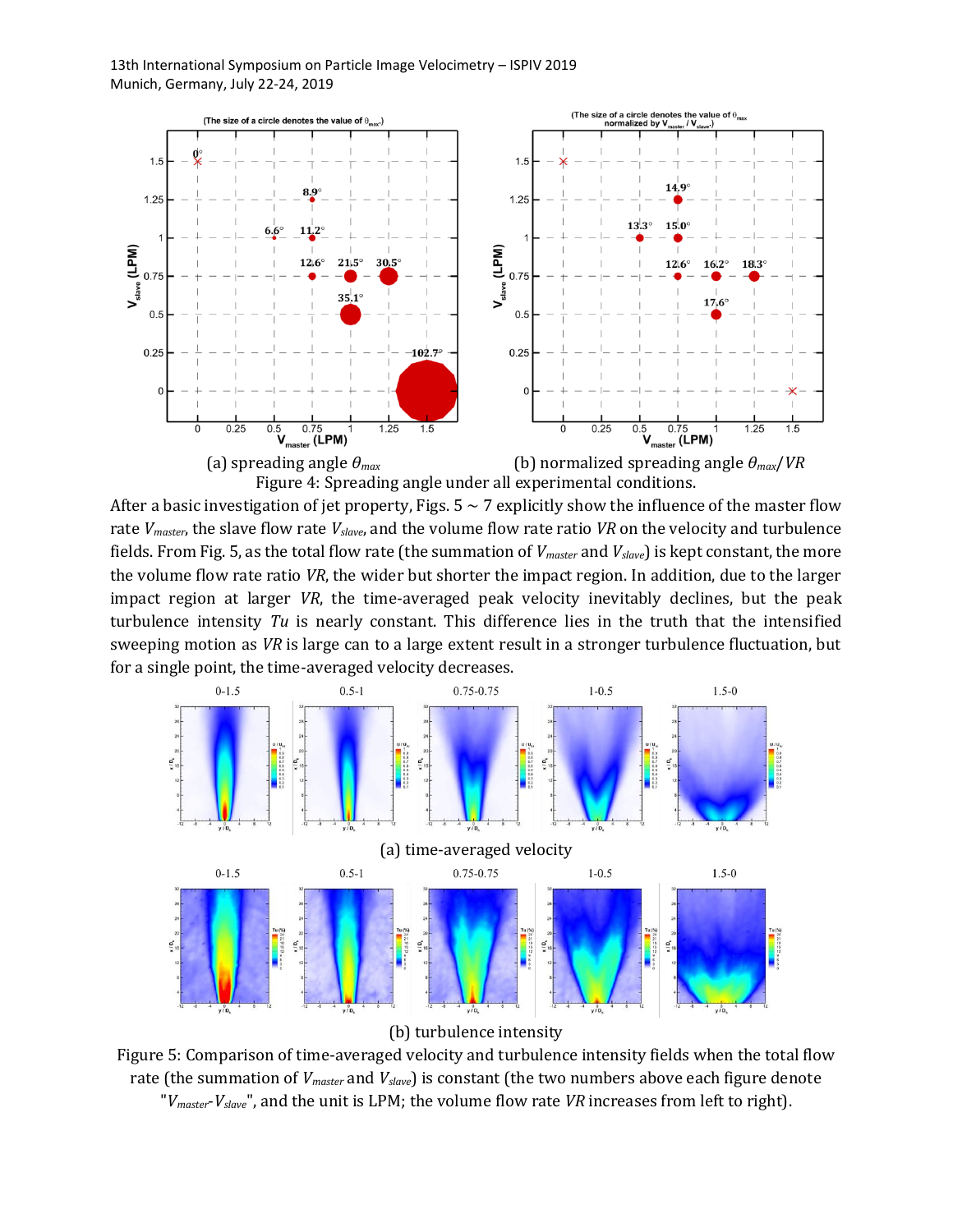Fig. 6 compares the time-averaged velocity and turbulence intensity fields when the master flow rate *Vmaster* is fixed. Fig. 7 replaces the independent variable and the slave flow rate *Vslave* is fixed. As intuitively shown, the increase in the master flow contributes to the spreading of ejected flow, which is much favorable for the mixing goal and hence flow control applications; contrast to this, the increase in the slave flow helps to hold the rigidity of the jet, making the flow penetrate to further regions. The turbulence fields are strongly correlated with the velocity fields and therefore exhibit similar features.



(b) turbulence intensity

Figure 6: Comparison of time-averaged velocity and turbulence intensity fields when the master flow rate *Vmaster* is constant (the two numbers above each figure denote "*Vmaster*-*Vslave*", and the unit is LPM; the slave flow rate *Vslave* increases from left to right).



(b) turbulence intensity

Figure 7: Comparison of time-averaged velocity and turbulence intensity fields when the slave flow rate *Vslave* is constant (the two numbers above each figure denote "*Vmaster*-*Vslave*", and the unit is LPM; the master flow rate *Vmaster* increases from left to right).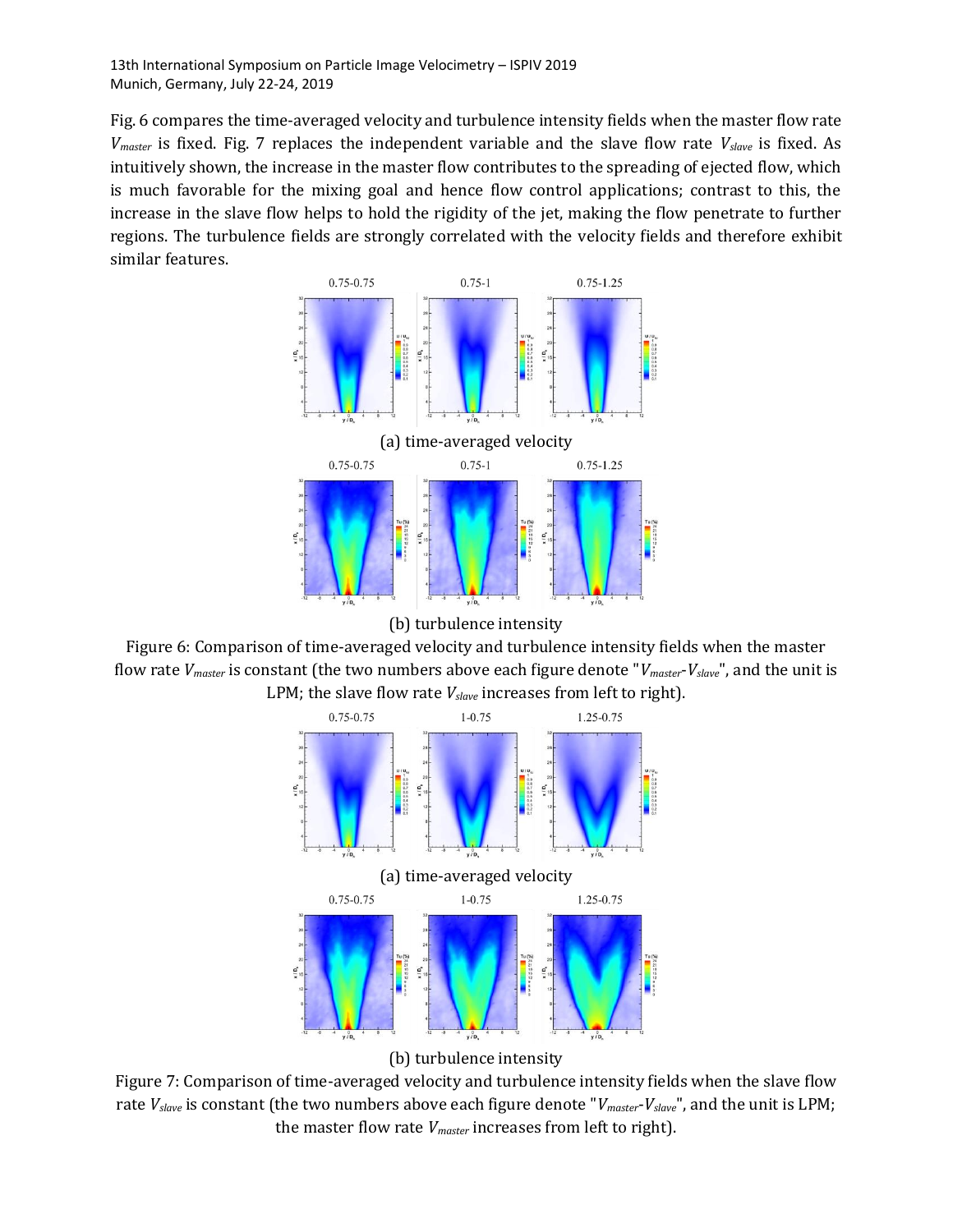From the above-introduced characteristics, it can be very easy to see the promising merits of the master-slave fluidic oscillator. First, it overcomes the linear dependence of oscillation frequency on volume flow rate, thus broadening the available frequency band in flow control applications. Second, only by adjusting the share of volume flow rate between the master and slave inlets, the ejected jet can smoothly change its shape from a steady impinging jet to a sweeping impinging jet with a large spreading angle exceeding 100°, which means the impact region can be regulated arbitrarily or based on actual situations. Third, the oscillation pattern nearly approaches a sinusoidal wave (not displayed due to the reason of paper length) under all tested experimental conditions, which is expected to generate an evener jet momentum distribution in space compared to traditional fluidic oscillators.

## **4 Conclusion**

A novel fluidic oscillator which can produce a continuous sweeping jet with the oscillation frequency decoupled from volume flow rate is investigated by 2-dimensional TR-PIV in a water tank. This is achieved by employing the double-layer structure and connecting the discrete exits in the master layer to the control ports in the slave layer. Preliminary results from our experiments in a water tank confirmed the control authority. What's more, by fixing the total flow rate, the time-averaged flow fields obtained from PIV measurement revealed that the spreading angle of the ejected jet can be increased by increasing the volume flow rate ratio, and the jet can smoothly change its shape from a steady impinging jet to a sweeping impinging jet with a large spreading angle exceeding 100°. Above characteristics can strongly prove the bright prospect of the master-slave fluidic oscillator in flow control fields. Further works will be done to reveal the internal flow interaction and optimize the design to achieve a more effective control on both single and multiple slave jets.

#### **Acknowledgements**

The authors gratefully acknowledge the financial support from the National Natural Science Foundation of China (Grant nos. 11702172 and 11725209) extended to this study.

#### **References**

- Bettrich V, and Niehuis R (2016) Experimental Investigations of a High Frequency Master-Slave Fluidic Oscillator to Achieve Independent Frequency and Mass Flow Characteristics. In *ASME 2016 International Mechanical Engineering Congress and Exposition, Phoenix, Arizona, USA, November 11–17*
- Bobusch BC, Woszidlo R, Bergada JM, Nayeri CN, and Paschereit CO (2013) Experimental study of the internal flow structures inside a fluidic oscillator. *Experiments in Fluids* 54:1559
- Gaertlein S, Woszidlo R, Ostermann F, Nayeri C, and Paschereit CO (2014) The time-resolved internal and external flow field properties of a fluidic oscillator. In *52nd Aerospace Sciences Meeting, National Harbor, Maryland, USA, January13-17*
- Greenblatt D, and Wygnanski IJ (2000) The control of flow separation by periodic excitation. *Progress in Aerospace Sciences* 36:487-545